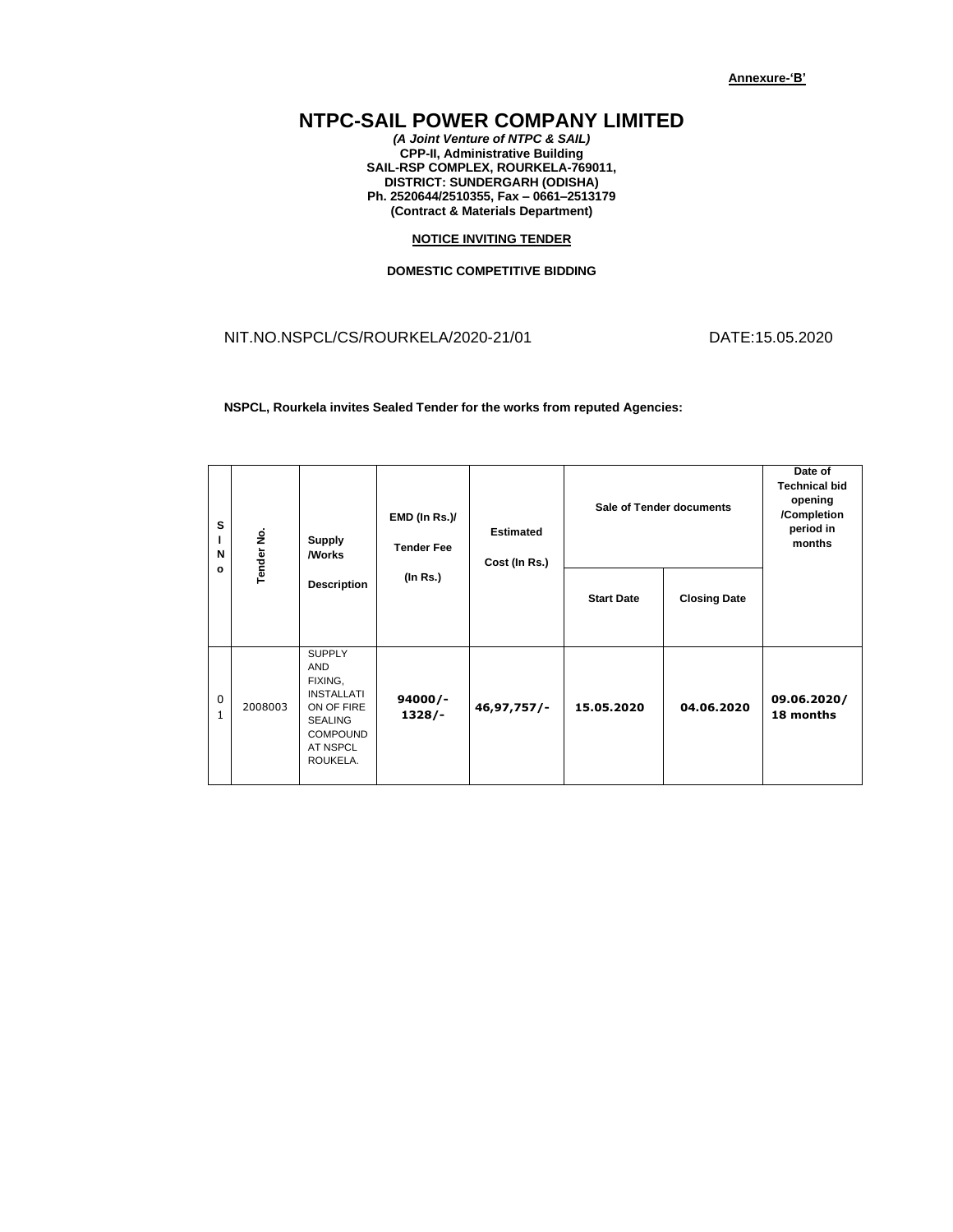| <b>CLAUSE NO.</b>             |                                                                                                                                                                                                                                                                                                                                                                                                                                                                                                                                                                                                                                                                                                                                                                                           |                                   |                                                                                                   |  |                       |  |  |  |
|-------------------------------|-------------------------------------------------------------------------------------------------------------------------------------------------------------------------------------------------------------------------------------------------------------------------------------------------------------------------------------------------------------------------------------------------------------------------------------------------------------------------------------------------------------------------------------------------------------------------------------------------------------------------------------------------------------------------------------------------------------------------------------------------------------------------------------------|-----------------------------------|---------------------------------------------------------------------------------------------------|--|-----------------------|--|--|--|
|                               | DETAILED QUALIFYING REQUIREMENTS (QR)                                                                                                                                                                                                                                                                                                                                                                                                                                                                                                                                                                                                                                                                                                                                                     |                                   |                                                                                                   |  |                       |  |  |  |
|                               | NAME OF WORK: SUPPLY AND FIXING, INSTALLATION OF FIRE SEALING<br>COMPOUND AT NSPCL ROUKELA.                                                                                                                                                                                                                                                                                                                                                                                                                                                                                                                                                                                                                                                                                               |                                   |                                                                                                   |  |                       |  |  |  |
|                               | <b>Technical Criteria:</b><br>The bidder should be a manufacturer of the Fire sealing compound.                                                                                                                                                                                                                                                                                                                                                                                                                                                                                                                                                                                                                                                                                           |                                   |                                                                                                   |  |                       |  |  |  |
|                               | The bidder should have successfully executed the Supply, designed, fabricated $\&$<br>erected Fire proof cable penetration system of TYPE-A and TYPE-B to the power<br>plant /Industries as per the Technical specification given in the tender enquiry in the<br>preceding (7) seven years as on the date of bid opening and it should be successfully<br>in service for at least one year after commissioning.                                                                                                                                                                                                                                                                                                                                                                          |                                   |                                                                                                   |  |                       |  |  |  |
|                               | Also the bidder should have executed any one of the following similar works during<br>the preceding seven (7) years from the date of bid opening.                                                                                                                                                                                                                                                                                                                                                                                                                                                                                                                                                                                                                                         |                                   |                                                                                                   |  |                       |  |  |  |
|                               | One work orders of similar type having value not less than Rs. 37.582 Lakhs each.<br>" $OR"$                                                                                                                                                                                                                                                                                                                                                                                                                                                                                                                                                                                                                                                                                              |                                   |                                                                                                   |  |                       |  |  |  |
|                               | Two work orders of similar type having value not less than Rs. 23.488 Lakhs each.<br>" $OR"$                                                                                                                                                                                                                                                                                                                                                                                                                                                                                                                                                                                                                                                                                              |                                   |                                                                                                   |  |                       |  |  |  |
|                               | Three work orders of similar type having value not less than Rs. 18.791 Lakhs.                                                                                                                                                                                                                                                                                                                                                                                                                                                                                                                                                                                                                                                                                                            |                                   |                                                                                                   |  |                       |  |  |  |
|                               | Bidder should submit Firm's documents like Memorandum & Articles of association/<br>Partnership / Proprietorship Deed/ Certificate of Incorporation etc., with latest changes<br>if any towards proof of Manufacturer of the cable sealing compound as per QR.                                                                                                                                                                                                                                                                                                                                                                                                                                                                                                                            |                                   |                                                                                                   |  |                       |  |  |  |
|                               | Bidder should submit documentary evidence in support of meeting the QR, like copy<br>of supply completion certificate from the client/Store receipt voucher (SRV)/ protocol<br>jointly signed by purchaser & supplier, purchase order towards satisfactory<br>completion of supply.                                                                                                                                                                                                                                                                                                                                                                                                                                                                                                       |                                   |                                                                                                   |  |                       |  |  |  |
|                               | The word "executed" shall mean the value mentioned in the QR for supply completed<br>even if the total purchase order(s) is not completed / closed. In case of the orders<br>under execution, the value of the work executed till the date of the bid opening as<br>certified by the client shall be considered.                                                                                                                                                                                                                                                                                                                                                                                                                                                                          |                                   |                                                                                                   |  |                       |  |  |  |
|                               | The word "Similar work" means any work which bidder should have successfully<br>executed the supply, designed, erected & commissioned of the fire proof cable<br>penetration (FPCP) sealing system which shall conform to the requirement of latest<br>edition including amendments of BS:476 Part-20 Fire tests on Building materials and<br>structures/Fire penetration seal complying with any other international standards (e.g.<br>ASTM-E 814/IS-12458/UL-1479/IS-3809/BS-476) as per specification requirement<br>shall also be considered if it ensures performance equivalent or superior to standard<br>listed above. in the preceding seven years as on the date of bid opening and it should<br>successfully in service for at least one year in service after commissioning. |                                   |                                                                                                   |  |                       |  |  |  |
| NSPCL, ROURKELA PP-II(2X60MW) |                                                                                                                                                                                                                                                                                                                                                                                                                                                                                                                                                                                                                                                                                                                                                                                           | <b>Bid Document</b><br>No.2008003 | SUPPLY AND FIXING,<br><b>INSTALLATION OF FIRE</b><br><b>SEALING COMPOUND</b><br>AT NSPCL ROUKELA. |  | <b>PAGE</b><br>2 OF 5 |  |  |  |

AT NSPCL ROUKELA.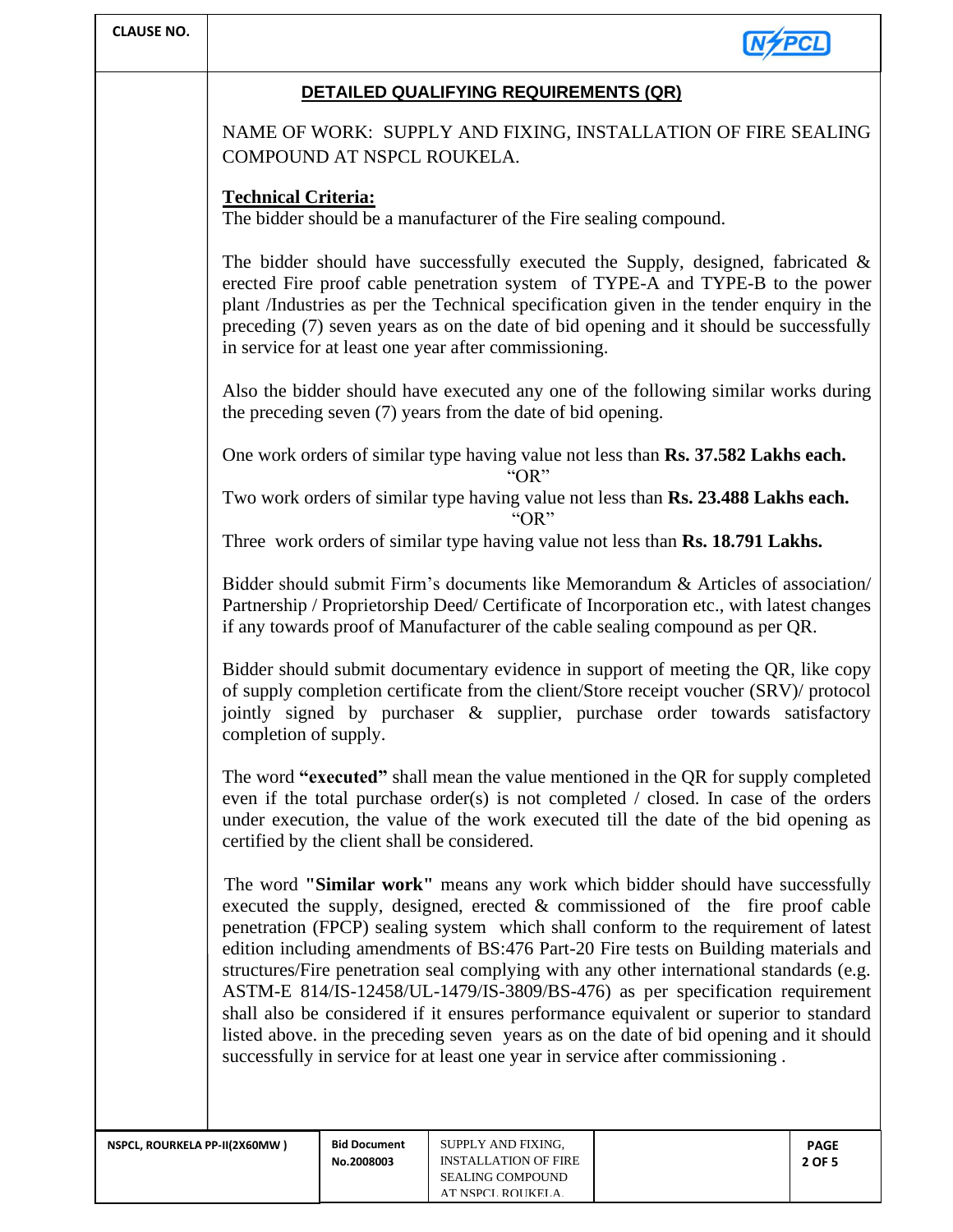| <b>CLAUSE NO.</b>                                                                                                                                  |                                                                                                                                                                                                                                                                                                                                                                                                                                                                                                                                                                                                                                                                                                                                                                                                                                                                                                                                        |                                                                                                                                                                                                                          |                                                                       |                                                                                                                                                                       |                       |  |
|----------------------------------------------------------------------------------------------------------------------------------------------------|----------------------------------------------------------------------------------------------------------------------------------------------------------------------------------------------------------------------------------------------------------------------------------------------------------------------------------------------------------------------------------------------------------------------------------------------------------------------------------------------------------------------------------------------------------------------------------------------------------------------------------------------------------------------------------------------------------------------------------------------------------------------------------------------------------------------------------------------------------------------------------------------------------------------------------------|--------------------------------------------------------------------------------------------------------------------------------------------------------------------------------------------------------------------------|-----------------------------------------------------------------------|-----------------------------------------------------------------------------------------------------------------------------------------------------------------------|-----------------------|--|
|                                                                                                                                                    | For QR number 1, bidder must submit documentary evidence in support of meeting<br>QR like copy of works completion certificate from the client /last running bill /<br>measurement book of last bill paid / protocol jointly signed by owner and<br>contractor/works bills along with the PO copy.                                                                                                                                                                                                                                                                                                                                                                                                                                                                                                                                                                                                                                     |                                                                                                                                                                                                                          |                                                                       |                                                                                                                                                                       |                       |  |
|                                                                                                                                                    | <b>Financial Criteria:</b>                                                                                                                                                                                                                                                                                                                                                                                                                                                                                                                                                                                                                                                                                                                                                                                                                                                                                                             |                                                                                                                                                                                                                          |                                                                       |                                                                                                                                                                       |                       |  |
|                                                                                                                                                    |                                                                                                                                                                                                                                                                                                                                                                                                                                                                                                                                                                                                                                                                                                                                                                                                                                                                                                                                        |                                                                                                                                                                                                                          |                                                                       | The Average Annual financial turnover of the bidder, in the preceding three (03)<br>financial years as on date of bid opening shall not be less than Rs. 31.31 Lakhs. |                       |  |
|                                                                                                                                                    | For QR No.2, the bidder shall submit the Audited Balance Sheet and Profit & Loss<br>Account for the specified period. In case where Audited results for the last preceding<br>Financial Year are not available, certificate of financial statements from a practicing<br>Chartered Accountant shall also be considered acceptable. In case bidder not able to<br>submit charted account audited results of three consecutive years preceding last FY<br>shall be considered. Other income shall not be considered for arriving annual turnover.                                                                                                                                                                                                                                                                                                                                                                                        |                                                                                                                                                                                                                          |                                                                       |                                                                                                                                                                       |                       |  |
|                                                                                                                                                    | Notes:<br>Tender documents can be obtained from the office of AGM (C&M), NSPCL,<br>Rourkela on any working day from the tender sale start date as indicated in NIT.<br>Tender documents will be sold up to 17.00 hours of last date of sale. Request for<br>tender documents must accompany the cost of tender documents (Non-refundable) in<br>the form of DD/ Bankers cheque in favour of NTPC-SAIL Power Company Ltd,<br>Rourkela encashable at State Bank of India, Rourkela.<br>The amount against purchase of tender documents can be deposited through NEFT as<br>per following details :<br>NEFT/ RTGS Internet Bank Transfer to NSPCL, Rourkela Account<br>No.10607497883 (State Bank of India), IFSC Code- SBIN0009678, SME Branch,<br>Bisra Chhak, Rourkela, Odisha.<br>After Deposit/Transfer of tender fee, acknowledgement /receipt of the document<br>(Scan copy) must be submitted/Emailed for obtaining Bid document. |                                                                                                                                                                                                                          |                                                                       |                                                                                                                                                                       |                       |  |
|                                                                                                                                                    | The bids shall be received up to 3.30 PM on due date of bid opening in the<br>1.<br>office of AGM (C&M), NSPCL, Rourkela and shall be opened at 3.45 PM on the<br>same date in the presence of those bidders who wish to be present. If the date of<br>opening happens to be a closed holiday, bids shall be received up to 3.30PM and<br>opened on the next working day.                                                                                                                                                                                                                                                                                                                                                                                                                                                                                                                                                              |                                                                                                                                                                                                                          |                                                                       |                                                                                                                                                                       |                       |  |
|                                                                                                                                                    | 2.                                                                                                                                                                                                                                                                                                                                                                                                                                                                                                                                                                                                                                                                                                                                                                                                                                                                                                                                     | Request for tender documents received after the last date of sale of tender<br>documents, due to delay on account of postal/courier service or without requisite<br>amount of tender documents shall not be entertained. |                                                                       |                                                                                                                                                                       |                       |  |
| 3.<br>Detailed specifications of job including scope of work/supply and all terms<br>and conditions of NIT shall be given in the tender documents. |                                                                                                                                                                                                                                                                                                                                                                                                                                                                                                                                                                                                                                                                                                                                                                                                                                                                                                                                        |                                                                                                                                                                                                                          |                                                                       |                                                                                                                                                                       |                       |  |
|                                                                                                                                                    | Notwithstanding anything stated above, NSPCL reserves the right to assess bidder's<br>capability and capacity to perform the contract, should the circumstances warrant such                                                                                                                                                                                                                                                                                                                                                                                                                                                                                                                                                                                                                                                                                                                                                           |                                                                                                                                                                                                                          |                                                                       |                                                                                                                                                                       |                       |  |
| NSPCL, ROURKELA PP-II(2X60MW)                                                                                                                      |                                                                                                                                                                                                                                                                                                                                                                                                                                                                                                                                                                                                                                                                                                                                                                                                                                                                                                                                        | <b>Bid Document</b><br>No.2008003                                                                                                                                                                                        | SUPPLY AND FIXING,<br><b>INSTALLATION OF FIRE</b><br>SEALING COMPOUND |                                                                                                                                                                       | <b>PAGE</b><br>3 OF 5 |  |

AT NSPCL ROUKELA.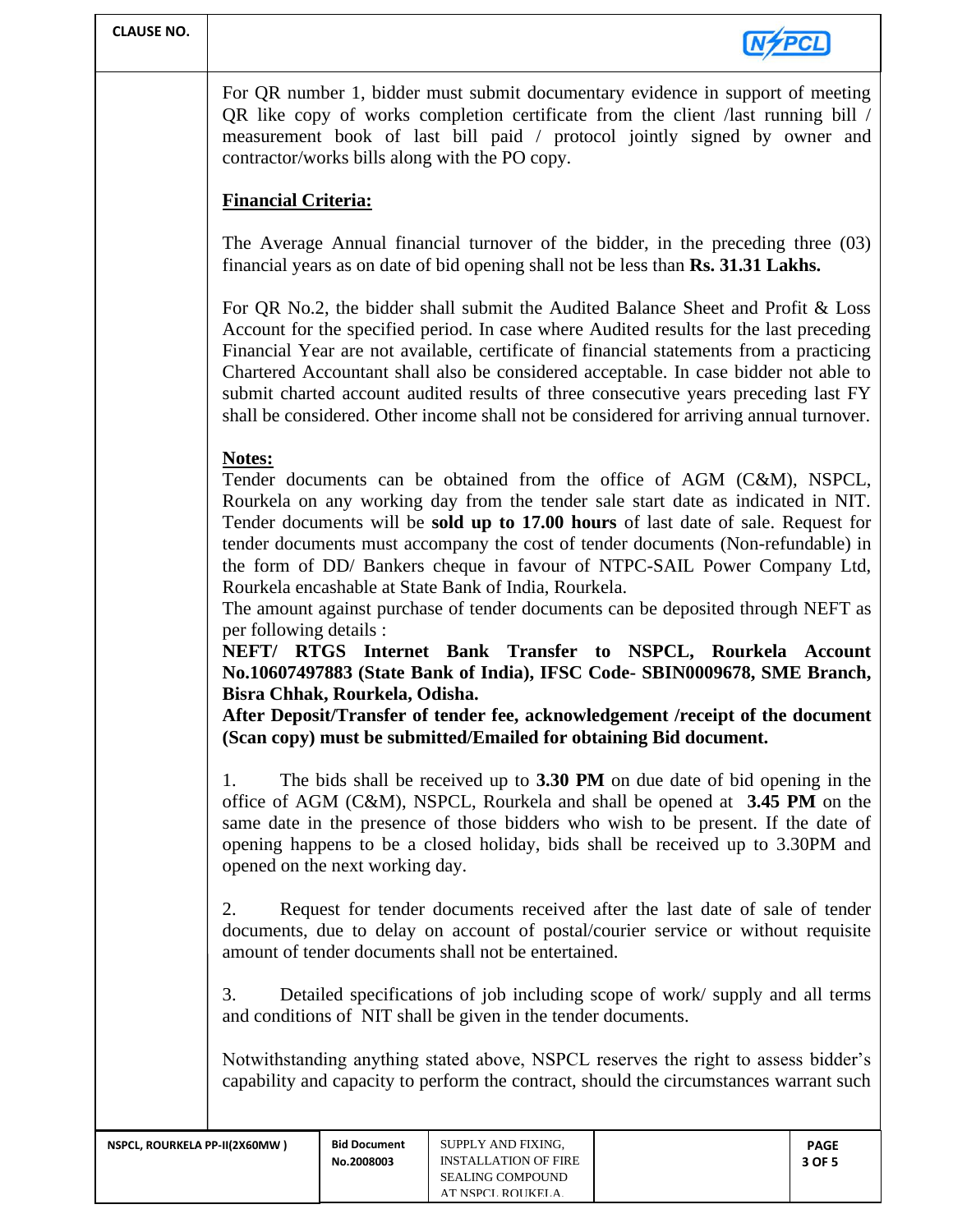| <b>CLAUSE NO.</b>                                                                                                                                                                                                                                                                                     |                                                                                                                                                                                                                                                                                                                                                                                                                                                                                                                                                                                                                                                                  |                                                                                                                                                             |                                                                              |                                                                                                                                                                     |                       |  |  |
|-------------------------------------------------------------------------------------------------------------------------------------------------------------------------------------------------------------------------------------------------------------------------------------------------------|------------------------------------------------------------------------------------------------------------------------------------------------------------------------------------------------------------------------------------------------------------------------------------------------------------------------------------------------------------------------------------------------------------------------------------------------------------------------------------------------------------------------------------------------------------------------------------------------------------------------------------------------------------------|-------------------------------------------------------------------------------------------------------------------------------------------------------------|------------------------------------------------------------------------------|---------------------------------------------------------------------------------------------------------------------------------------------------------------------|-----------------------|--|--|
|                                                                                                                                                                                                                                                                                                       | shall be final.                                                                                                                                                                                                                                                                                                                                                                                                                                                                                                                                                                                                                                                  |                                                                                                                                                             |                                                                              | assessment in the overall interest of NSPCL and decision of NSPCL in this regard                                                                                    |                       |  |  |
|                                                                                                                                                                                                                                                                                                       | The bidding documents shall be issued to all bidders upon their depositing the<br>4.<br>requisite cost of bidding documents along with request letter without prima-facie<br>examination of qualification status. The qualification status shall be examined by the<br>tender committee only during the process of evaluation. However, such issue of tender<br>documents will not automatically mean that bidders are considered qualified.                                                                                                                                                                                                                     |                                                                                                                                                             |                                                                              |                                                                                                                                                                     |                       |  |  |
|                                                                                                                                                                                                                                                                                                       | 5.<br>package.                                                                                                                                                                                                                                                                                                                                                                                                                                                                                                                                                                                                                                                   |                                                                                                                                                             |                                                                              | Single stage two envelope bidding system shall be adopted for the subject                                                                                           |                       |  |  |
|                                                                                                                                                                                                                                                                                                       | First envelope shall contain following documents (ENVELOPE NO. 01) :                                                                                                                                                                                                                                                                                                                                                                                                                                                                                                                                                                                             |                                                                                                                                                             |                                                                              |                                                                                                                                                                     |                       |  |  |
|                                                                                                                                                                                                                                                                                                       | <b>EMD &amp; ESIC</b><br>a)<br>$\mathbf{b}$<br>NO DEVIATION CERTIFICATE (as per format enclosed only).<br>Supporting documents for fulfilling the qualifying requirements.<br>$\mathbf{c}$<br>Signed and stamped tender documents, terms & conditions and unprice<br>d)<br>bid which shall be considered as technical bid &<br>Second envelop shall contain (ENVELOPE NO. 02)<br>price bid only duly filled in, signed and stamped.<br>e)<br>Both technical and price bids shall be submitted before bid submission time and<br>date. Bidder shall clearly indicate on the respective envelopes as Technical Bid<br>along with EMD & ESIC details and Price bid. |                                                                                                                                                             |                                                                              |                                                                                                                                                                     |                       |  |  |
|                                                                                                                                                                                                                                                                                                       | 6.                                                                                                                                                                                                                                                                                                                                                                                                                                                                                                                                                                                                                                                               | For fulfilling the <b>Qualifying requirements</b> , intending bidder shall be required<br>to submit the following documents along with their technical bid. |                                                                              |                                                                                                                                                                     |                       |  |  |
|                                                                                                                                                                                                                                                                                                       |                                                                                                                                                                                                                                                                                                                                                                                                                                                                                                                                                                                                                                                                  | (a) EMD $& ESIC$                                                                                                                                            |                                                                              |                                                                                                                                                                     |                       |  |  |
|                                                                                                                                                                                                                                                                                                       | (b) NO DEVIATION CERTIFICATE in prescribed forms.                                                                                                                                                                                                                                                                                                                                                                                                                                                                                                                                                                                                                |                                                                                                                                                             |                                                                              |                                                                                                                                                                     |                       |  |  |
|                                                                                                                                                                                                                                                                                                       | (c) Certificate of CA, Audited Profit & Loss Statement shall be accepted in support of<br>Annual turnover.                                                                                                                                                                                                                                                                                                                                                                                                                                                                                                                                                       |                                                                                                                                                             |                                                                              |                                                                                                                                                                     |                       |  |  |
| (d) Copies of work orders/purchase order covering awarded value, detailed scope of<br>work/ terms & conditions/ bill of quantities along with proof of execution/<br>completion certificate as per above qualifying requirement. The bidder shall<br>provide the reference list with contact address. |                                                                                                                                                                                                                                                                                                                                                                                                                                                                                                                                                                                                                                                                  |                                                                                                                                                             |                                                                              |                                                                                                                                                                     |                       |  |  |
|                                                                                                                                                                                                                                                                                                       | (e) Independent Provident Fund (PF) Code Number of their establishment registered<br>with the Regional Provident Fund Commissioner (RPFC).                                                                                                                                                                                                                                                                                                                                                                                                                                                                                                                       |                                                                                                                                                             |                                                                              |                                                                                                                                                                     |                       |  |  |
|                                                                                                                                                                                                                                                                                                       |                                                                                                                                                                                                                                                                                                                                                                                                                                                                                                                                                                                                                                                                  |                                                                                                                                                             |                                                                              | (f) Firm's documents like Memorandum & Articles of association/ Partnership/<br>Proprietorship Deed/ Certificate of Incorporation etc., with latest changes if any. |                       |  |  |
|                                                                                                                                                                                                                                                                                                       | (g) Permanent Account Number (PAN)                                                                                                                                                                                                                                                                                                                                                                                                                                                                                                                                                                                                                               |                                                                                                                                                             |                                                                              |                                                                                                                                                                     |                       |  |  |
| NSPCL, ROURKELA PP-II(2X60MW)                                                                                                                                                                                                                                                                         |                                                                                                                                                                                                                                                                                                                                                                                                                                                                                                                                                                                                                                                                  | <b>Bid Document</b><br>No.2008003                                                                                                                           | SUPPLY AND FIXING,<br><b>INSTALLATION OF FIRE</b><br><b>SEALING COMPOUND</b> |                                                                                                                                                                     | <b>PAGE</b><br>4 OF 5 |  |  |

AT NSPCL ROUKELA.